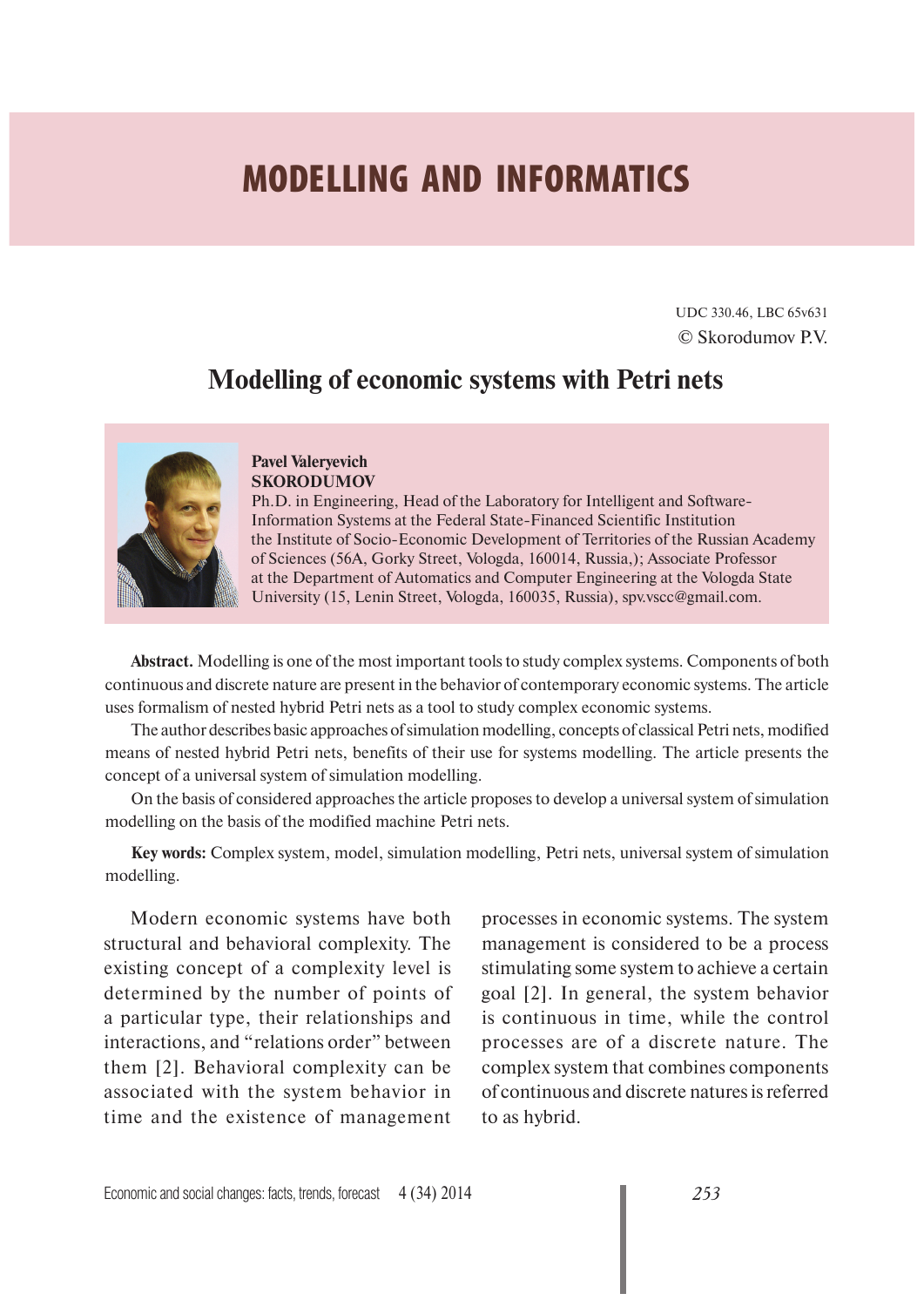One way to study the surrounding systems is modelling. Modelling is the process that reflects real (or planned) activities of the enterprise by means of a special methodology [8]. The model represents a real or abstract object, which replaces a research object in the study due to the existing analogy. The most natural and important field to use modelling is the analysis of complex systems, including social engineering (production, financing, etc.) [11].

Nowadays, the most effective method to study economic systems is simulation modelling [4].

There are three main approaches: discrete event simulation, system dynamics and agent based modelling [11].

System dynamics usually operates with continuous-time processes, discrete-event and agent based models are used for discretetime processes.

System dynamics implies a maximum level of model abstraction; discrete-event simulation reflects abstraction of low and intermediate levels. Agent-based modelling can be applied at any level with a model of any size [11].

J. Gordon was the first to study discrete event simulation. In the early 1960's he designed the GPSS system and implemented it on the IBM mainframe. The main object in this system is a passive transact (service request), which can specifically represent workers, parts, raw materials, documents, signals, etc. Shifting down the model, transacts stand in line for single-channel and multi-channel devices, capture and release them, split and become destroyed, etc. [11].

In 1961 J. Forrester proposed a system dynamics methodology as a research tool to study information feedback loops in production and economic activity. The processes, taking place in the real world, are represented in terms of stocks and flows between them in system dynamics. The system-dynamic model describes system behavior and its structure as a set of positive and negative feedbacks and time delays. Mathematically, this model looks like a system of differential equations [11].

Agent-based simulation involves a decentralized model. In this model, there is no single point, which determines system behavior as a whole. The agent model consists of many individual objects (agents) and their environment. System behavior is described at the individual level; global behavior is seen as the result of the agents' total activity, each of them exists in a shared environment, interacts with it and other agents due to their own "charter" [11].

If you match an abstract submission system with certain graphics primitives and link them with lines that have certain logic, you get a net, a graphics image of the process. The net methods to describe and analyze the processes are preferential as their abstraction is close to the intuitive idea of the processes [5].

One of the popular graphical tools to study systems is Petri nets (P/T net). They help to describe and analyze the length of performance and interaction of the operations in the processes of various levels in order to identify the bottlenecks of production and economic systems, and to determine the magnitude and potential for cost reduction of human,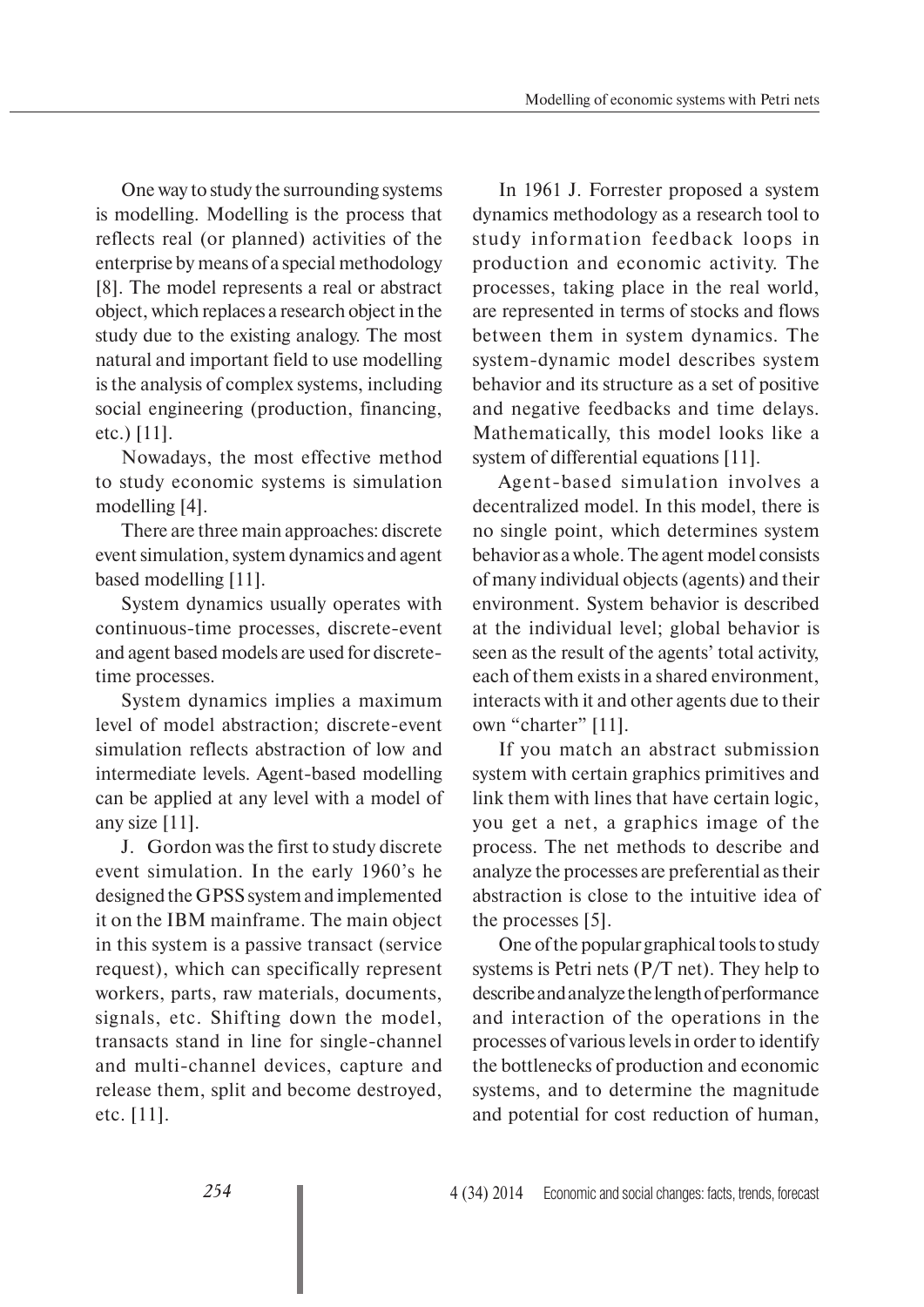financial and other resources to perform these processes. The main advantages of using a P/T net in simulation are the following: 1) the process, defined in P/T net terms, has a clear and precise representation; 2) the visible graphics of net construction simplifies perception of its definitions and algorithms; 3) the possibility to use different methods of analysis [7].

At the same time, the P/T net popularity is caused by a good representation of different types of objects, present in many of the simulated systems, and by an "eventdriven" approach to modelling. Petri nets describe linkages and interactions of parallel processes [5].

The P/T net is a powerful tool to study systems due to the possibility to describe many classes of discrete asynchronous, parallel, distributed, non-deterministic systems, visualized presentation of its work, developed mathematical and software tools of analysis. It was specifically designed to simulate the systems that contain parallel interacting components, such as hardware and software, flexible production systems, social and biological systems [5].

In general, the Petri net [3] is a directed bipartite graph:

$$
N = (PN, TN, FN), \t(1)
$$

where  $P_N$  is a final set of places,

 $T_{\rm N}$  is a final set of transitions, such as that  $P_{N} \cap T_{N} = \emptyset$ ,

 $F_{N}$  is a function of incidence, specifying the multiplicity of arcs,

$$
F_N : (P_N \times T_N) \cup (T_N \times P_N) \to Nat
$$

( Nat is a set of natural numbers, supplemented by zero).

In Petri nets places comply with conditions and transitions – with events. The dynamics of simulated system behavior is reflected in the net functioning as a set of actions, called as transition firings. The transition rules reveal logical relationship between conditions and events in the system being simulated.

The change of the net status is associated with the mechanism of the change of a marking. The initial state of a P/T net is set by the initial marking of its place. The net marking is to assign places to numeric values (tokens). Tokens are a set of attributes (numbers, variables). The condition is represented by marking of the relevant place, namely transition of a number of n-tokens (markers) in this place. The transition can only actuate if all conditions to realize the given event are satisfied. There are special rules or transition procedures for it [3, 6].

The ordinary Petri net, despite the breadth of its use, does not help to study complex systems including both discrete and conti-nuous components. The work [9] offers a tool of nested hybrid Petri nets (NHPN), uniting formalisms of hybrid and nested Petri nets.

The hybrid nested Petri net is defined by means of the following set [10]:

NHPN = {Atom, Lab, SN(HPN),  
\n
$$
(EN_1, ..., EN_k), \Lambda\}.
$$
 (2)

Atom =  $Var \cup Con$  is a multiset of atoms, consisting of variables names and constants names;

 $Lab = Lab_{v} \cup Lab_{h}$  is a variety of tokens for both vertical and horizontal transition synchronization;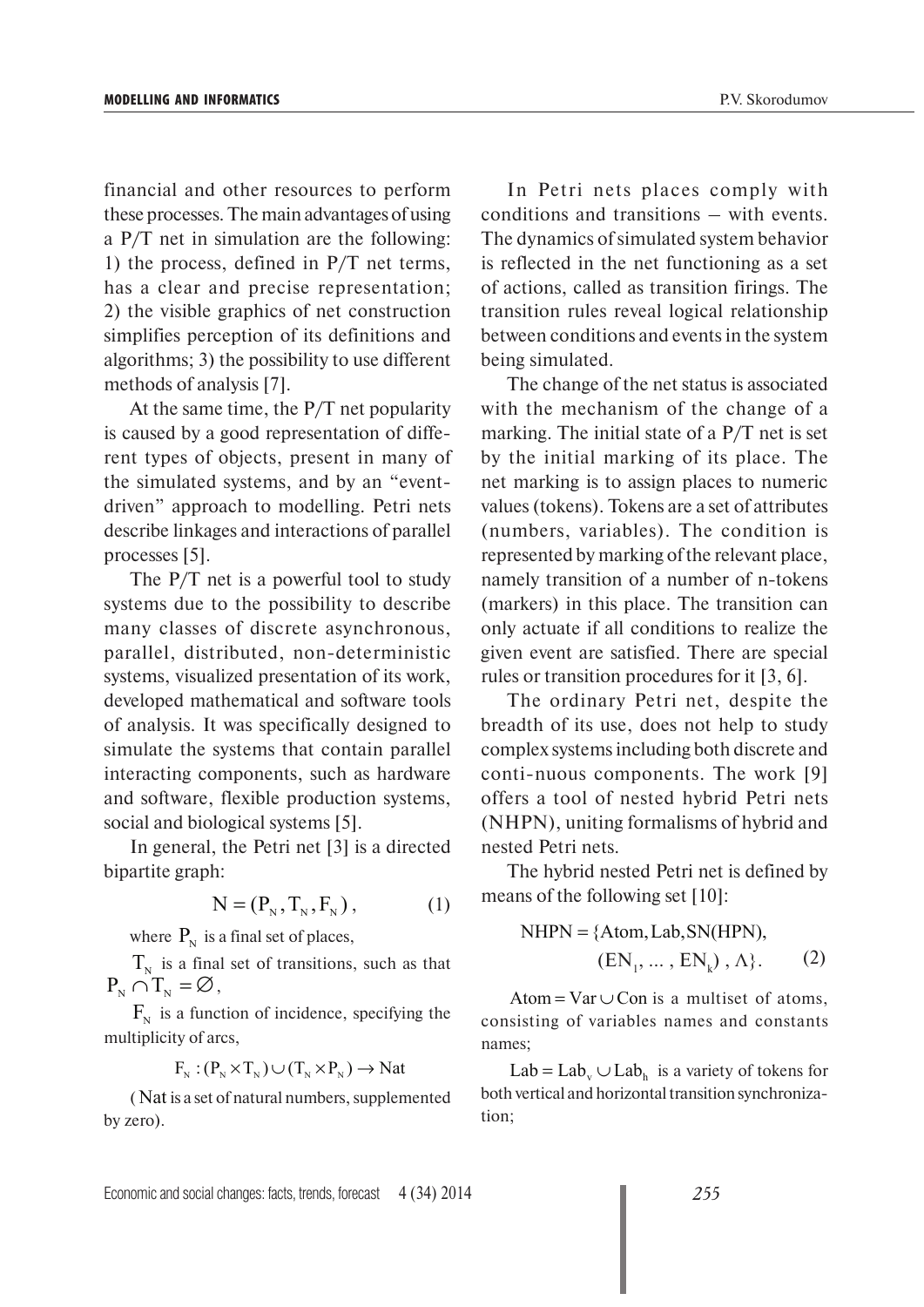$(EN_1, ..., EN_k)$   $(k \ge 1)$  is a final set of ordinary P/T nets;

 $\Lambda$  is a function of marketing transitions by means of elements from the set Lab.

SN(HPN) is a system net in the structure of the NHPN representing a hybrid Petri net (HPN):

 $HPN = (P, T, Pre, Post, D, C)$ . (3)

 $P = P_d \cup P_c$  is a multiset of discrete and continuous places;

 $T = T_d \cup T_c \cup T_K \cup T_E$  is a multiset of discrete, continuous, transitions of quantization and extrapolation;

Pre, Post are incidence matrices describing the set of arcs;

 $D: T_{t} \to R^{+}$  is a function determining the delay period for the discrete time transitions;

+  $C: T_c \to R_0^+ \times R_{\infty}^+$  is a function revealing the bandwidth of continuous transitions.

The interesting question that arises when studying systems using P/T nets is to introduce the concept of time in the system. The concepts of global and local times can be used.

The first one is external time for the system, with which the latter is connected by means of the simulation step concept, thus estimating the temporary status of the system, relative to external systems.

The second one is used to identify the delay of discrete transitions and the bandwidth of continuous transitions of the NHPN. All discrete transitions are divided into instant capture, deterministic time and exponential deterministic. The division is connected with the identification of the delay interval for transition. Continuous transitions are defined

by the concept of bandwidth that reflects the speed of the token running through the transition.

Marking assigns the whole number of tokens, consistent with their potential, for each discrete place. For each continuous place it shows where it has a signal or not.

Nested hybrid Petri nets include the concepts of the arc weight and inhibitor arc, characteristic for high-level Petri nets.

The significant addition to the device is the possibility of using fractional and negative values for the weight of the arc running from the transition. When using the negative weight of the arc, we should take into account the potential of the tokens that are in this position. Regardless of the interpretation of marking, the equation for the net dynamics does not change.

The dynamics of the NHPN conduct describes the following types of steps:

1. The system-autonomous step is activation of the transition of the net system in accordance with the rules for hybrid Petri nets, with the elementary nets being considered as tokens that do not have their own structure.

2. The elementary-autonomous step only changes the internal state (marking) of the elementary net without changing its location in the system net.

3. The step of horizontal synchronization is used to synchronize transitions in two elementary nets that are in the same place of the system net.

4. The step of vertical synchronization is used to synchronize the transition in the system network with some transitions of elementary nets.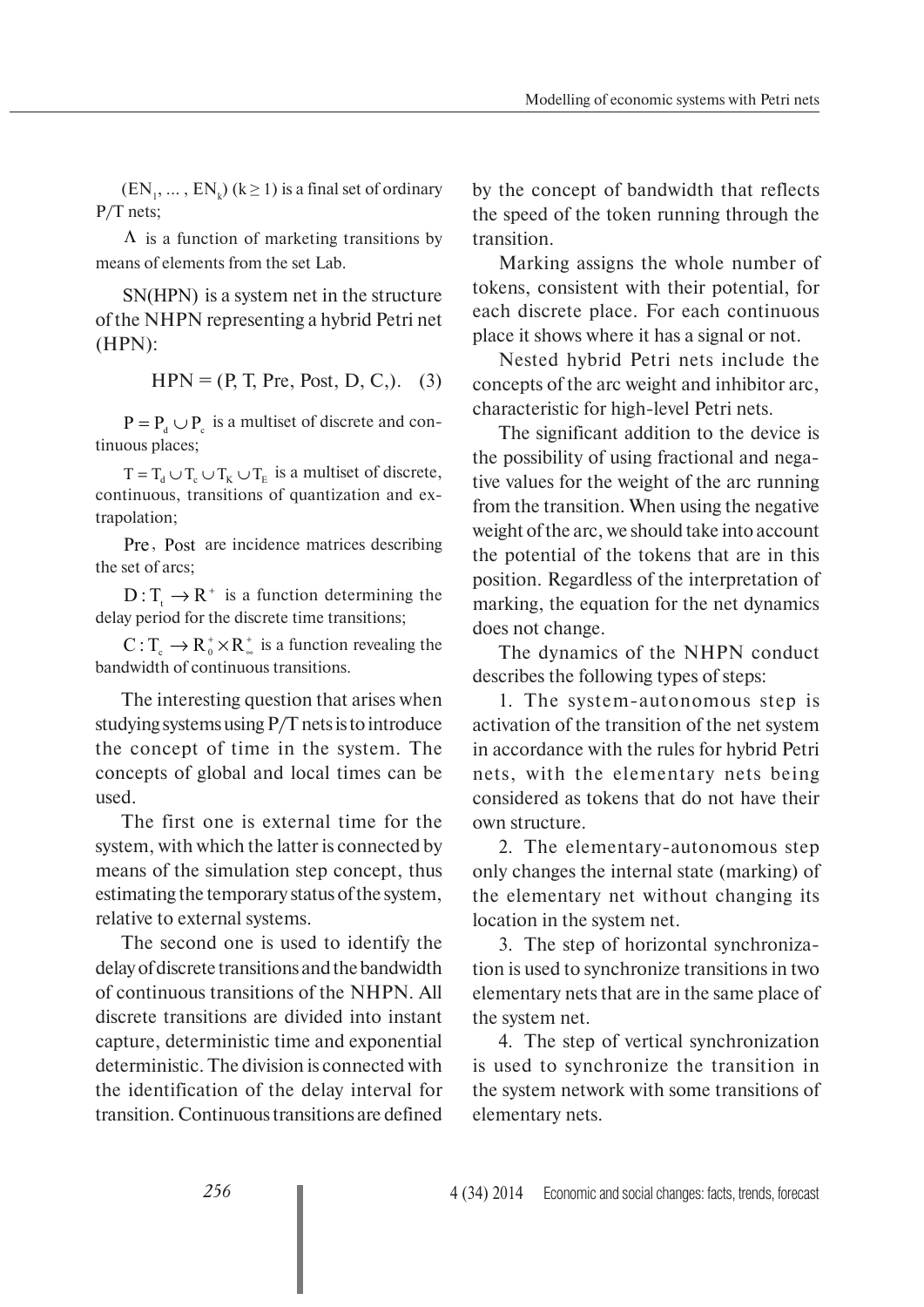To describe the dynamics of the NHPN conduct we use the following equation:

$$
M_k = M_{k-1} + C(p, t)U_k.
$$
 (4)

M is a matrix of the net;

 $U_k$  – the control vector determines the set of transitions, ready for operation at the moment;

 $C(p,t)$  is a NHPN incidence matrix. The incidence matrix element, located at the intersection of the series indicated by the place  $p_i$  and the column indicated by the transition  $t_j$ , assigns the value NumM, NumM or 0 when the transition  $t_j$  has an incoming arc from the place  $p_i$ , an outgoing arc to the place  $p_i$  or has no connection with the place  $p_i$  (where the value NumM is a number of deleted/ added tokens). The value NumM is determined on the basis of types of the place and transition, as well as the weight of the arc connecting them.

The modified tool of nested hybrid Petri nets extends the application of classical Petri nets and existing extensions and helps to explore hybrid systems with a complex structure as a whole.

The representation of individual parts of the system in the form of nested Petri nets helps to simplify the perception of the huge and lengthy P/T net, to make the model of the system more transparent and understandable and simulate multicomponent structures of varying complexity, including systems with the elements of service.

The introduction of new transitions of quantization and extrapolation, the concepts of arc weight, permitting and prohibiting arcs, modified rules of working with them makes the proposed formalism more powerful and expressive means of describing not only hybrid systems, but various mathematical functions and algorithms.

Economic-mathematical models have physical, financial and social factors requiring the use of various tools at the corresponding model level. So, the production-technological model (traditionally viewed as a system of mass service) is well simulated with discrete event tools like GPSS; the financial model fits well into the framework of system dynamics; the agent-based approach can be useful for simulation of labor resources [11].

Today simulation of systems that integrate all notes and high computer technologies is the most promising and rapidly developing sphere where business and corporations can apply simulation modelling [4].

The concept of a universal modelling system gives an opportunity to save time necessary for design and implementation of a simulation model, to make the model more simple and accessible. This reduces the probability of errors in the course of models development due to insufficient knowledge of the language means, negligence in the work with large volumes of information, etc. [1].

The concept of the universal system of simulation modelling is based on the principles of simplicity, modularity and adaptability [1].

The first principle involves the user's minimum knowledge of the modelling system and, as a result, low labor costs.

The second one involves the existence of model systems that are common for different classes – developed modules.

The third reflects the ability to cover complex unstructured multi-level objects, the elements of which are dynamic systems in a broad sense.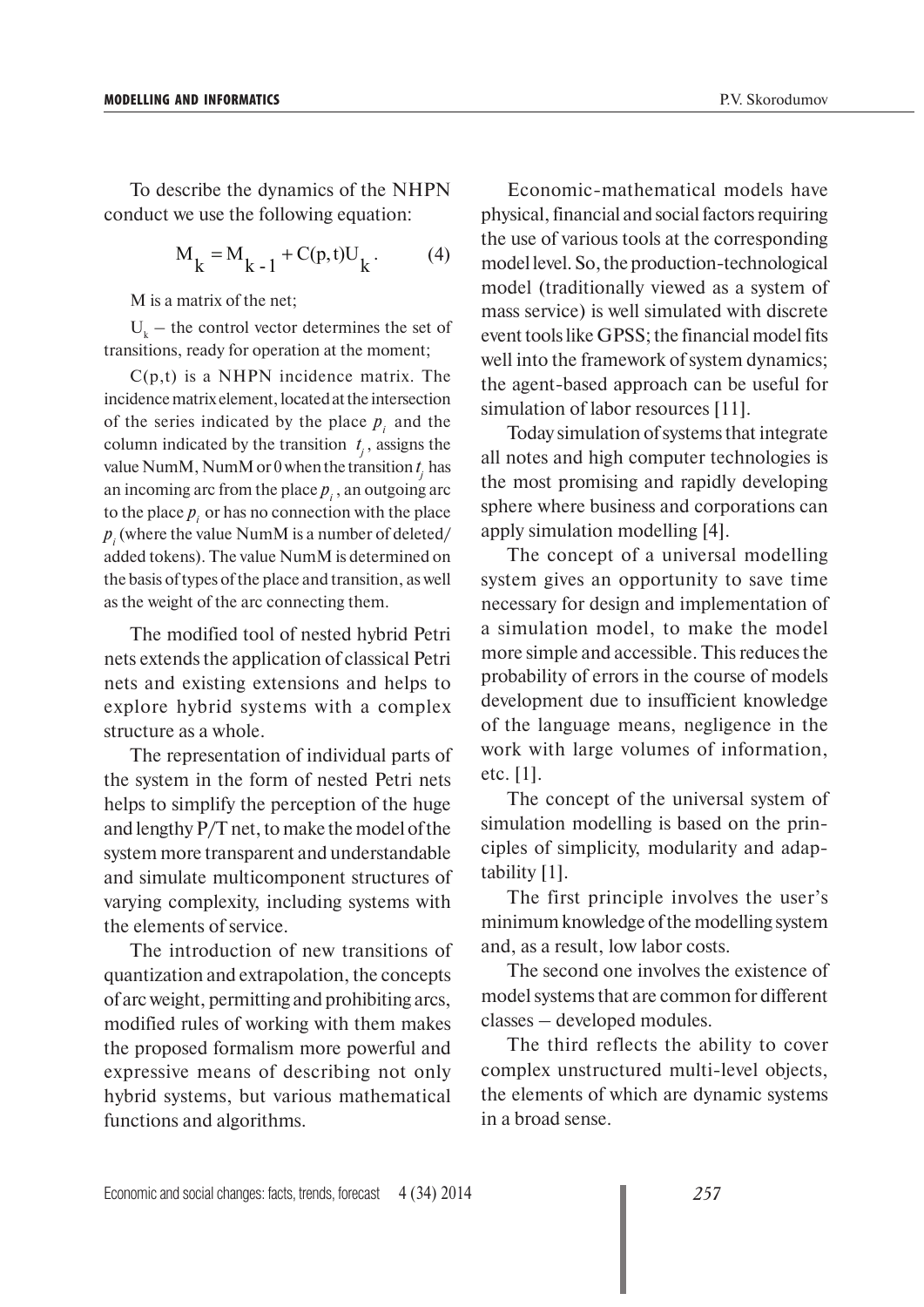Existing simulation systems can be divided into two groups: systems using classical modelling languages (GPSS, iThink Analyst, Arena) and specialized systems, oriented to solve the tasks of simulation modelling of a particular narrow subject area. The advantages of one group of modelling systems are disadvantages of the other. Creation of the system covering the largest range of real objects, and, first of all, the systems, the product of which is management, is of considerable interest [1].

All the stated above shows that it is worthwhile constructing universal simulation systems on the basis of the modified tool of nested hybrid Petri nets. There are certain advantages of the new system:

1. Its implementation on the basis of simulation modelling.

2. Integration of all positive features of Petri nets.

3. Possibility to develop models on the basis of various extensions of Petri nets.

4. Integration of all notes of simulation modelling.

5. Its implementation on the basis of the concept of the universal system of simulation modelling.

6. Possibility of application in various researches.

### **Cited works**

- 1. Dukhanov A. V., Medvedeva O. N. *Simulation Modeling of Complex Systems: a Course of Lectures*. Vladimir: VGU, 2010. 118 p.
- 2. Kobelev N. B. *Bases for Simulation Modeling of Complex Economic Systems*. Moscow: Delo, 2003. 336 p.
- 3. Kotov V. E. *Petri Nets.* Moscow: Nauka, 1984. 160 p.
- 4. Lychkina N. N. *Dynamic Simulation Modeling of Socio-Economic Systems and its Application in Information-Analytical Solutions for Strategic Management*. Available at: http://strategybusiness.ru/dinamika-soczialnoekonomicheskix-sistem/dinamicheskoe-imitaczionnoe-modelirovanie-razvitiya-soczialno-ekonomicheskixsistem-i-ego-primenenie-v-informaczionno-analiticheskix-resheniyax-dlya-strategicheskogo-upravleniya.html.
- 5. Mal'kov M. V., Malygina S. N. *Petri Nets and Modeling*. Available at: http://cyberleninka.ru/article/n/seti-petrii-modelirovanie.
- 6. Peterson J. *Petri Net Theory and the Modelling of Systems*. Moscow: Mir, 1984. 264 p.
- 7. Poleshchuk N. A. *Cost Modelling in Economic Systems Using Petri Nets*. Available at: http://www.marketing-mba. ru/article/v4\_11/Paliashchuk.pdf.
- 8. Repin V. V., Eliferov V. G. *Process Approach to Management. Modeling of Business Processes.* Moscow: Mann, Ivanov i Ferber, 2013. 544 p.
- 9. Skorodumov P. V. Modeling of Complex Dynamic Systems on the Basis of Nested Hybrid Petri Nets. *Management Systems and Information Technologies: Research and Technology Journal*. Moskow; Voronezh: Nauchnaya kniga, 2008, pp. 182-187.
- 10. Skorodumov P. V. Modeling of Technological Processes in Terms of Petri Nets. *Scientific Aspects of Innovation Research: Materials of the First International Research-to-Practice Conference*. Samara: OOO "Insoma-press", 2013, pp. 30-34.
- 11. Chernyshova N.N. *Simulation Modeling of Business Processes: Study Guide*. Nizhnii Novgorod: NGU im. Lobachevskogo, 2010. 28 p.